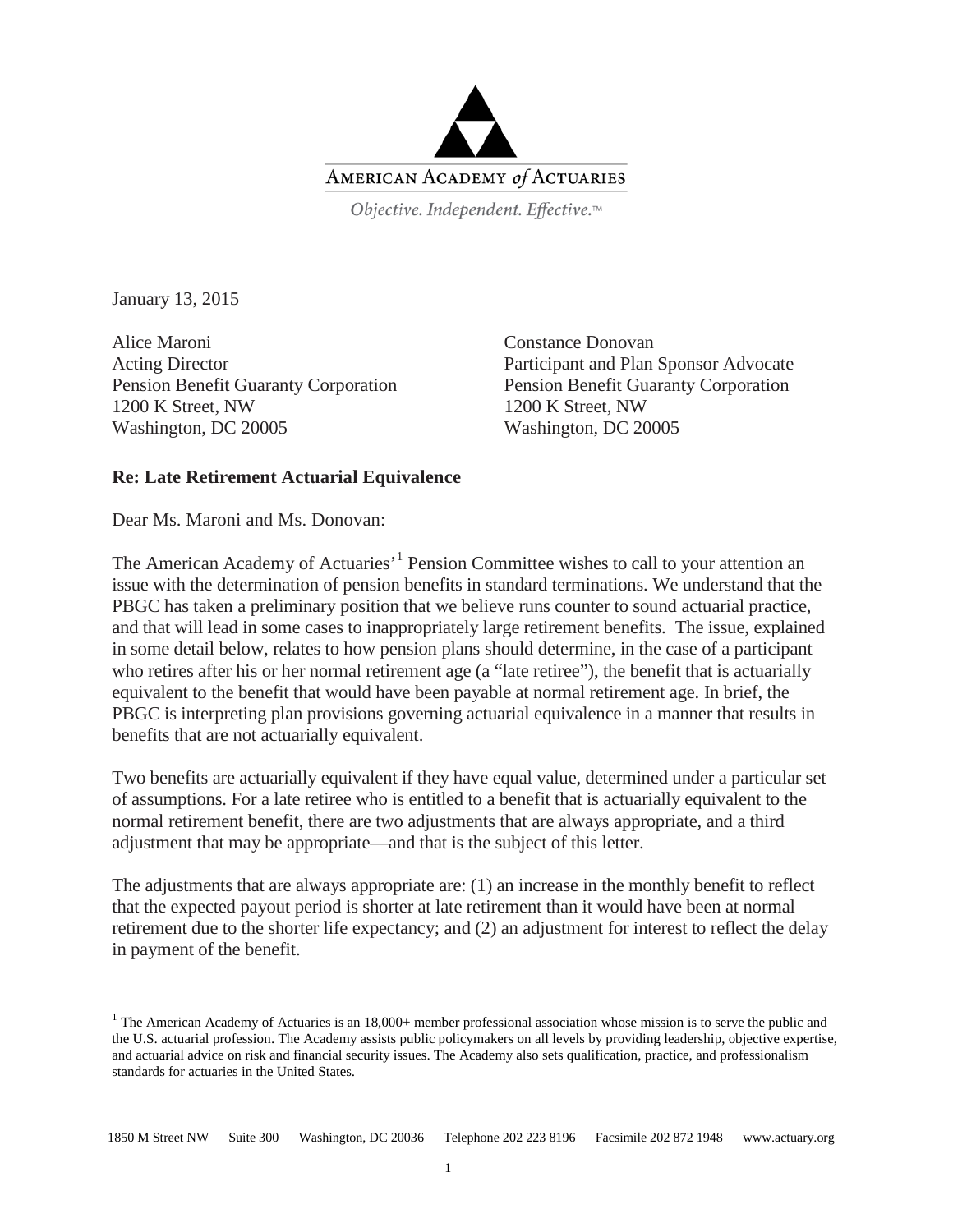The adjustment that *may* be appropriate is an additional increase to reflect that, had the participant not survived until the late retirement date, he or she would have forfeited all (or part) of the benefit. This is referred to as the "benefit of survivorship," and recognizes that the participant, who had borne the risk of forfeiture at normal retirement age, has survived until the late retirement date and thus no longer bears the forfeiture risk that existed in the intervening years. The inverse of this calculation is arguably more familiar to most actuaries and retirement professionals: it is the reduction for mortality when reducing a future benefit, part or all of which would be forfeited if the participant deferred commencement and died before reaching retirement age. The logic is the same; if a forfeitable benefit is reduced for early retirement, it should be increased for late retirement.

However, the key concept underlying this calculation is that the mortality adjustment is only justifiable *to the extent the benefit is subject to the risk of forfeiture*. A benefit that will be paid even if the participant dies should not be discounted for early retirement (except by interest and the longer expected payment period) nor increased for late retirement (again, except for interest and the shorter expected payment period). Including an additional survivorship adjustment (related to the participant's survival from normal retirement date to the date benefits begin to be paid) in determining actuarial equivalence in such circumstances would result in a late retirement benefit that is not actuarially equivalent, and would inappropriately increase plan costs. Looked at another way, that would be giving plan participants as a group *both* free life insurance protection in the amount of the present value of the plan's benefits (as there is no forfeiture on death) *and* enhanced benefits for surviving participants (essentially redistributing the value of the benefits for the people who died to the survivors, even though such value had already been distributed as death benefits).

We understand that PBGC has preliminarily taken the position in the standard termination audit context that such an increase for survivorship is nonetheless required if the plan specifies a preretirement mortality assumption to be used in making general actuarial equivalence determinations. Such a provision may exist in a plan because actuarial equivalence determinations need to be made for calculations other than for late retirement, but was never intended to apply to late retirement calculations. This intent may be demonstrated by the plan's consistent practice of making no such adjustment and by actuarial logic which dictates that no such adjustment should be made. Note also that many plans specify a mortality assumption without distinguishing between pre- and postretirement mortality periods and we understand that PBGC is not taking the same position in those cases. Plans that specify pre- and post-retirement mortality assumptions separately – rather than implicitly using the same assumption for both – are being singled out for an interpretation that was never intended, never followed in practice, and actuarially incorrect.

Again, note that the inclusion of mortality in an early retirement context accounts for the risk that some of the benefit may be forfeited in the event of the participant's death (a risk that disappears once payments commence). However, once a participant has reached normal retirement age, *benefits may not be forfeited* except under the Suspension of Benefit rules (in which case, no actuarial increase would apply). To reward a participant for survivorship when there was no risk of forfeiture is to pay the participant an unearned benefit, and to penalize the plan.

Clearly if a plan specifies an actuarial assumption for a particular purpose (be it pre-retirement mortality, mortality generally, or any other purpose), that assumption must be used when *some* assumption for that purpose (e.g., pre-retirement mortality) is required. However, when the